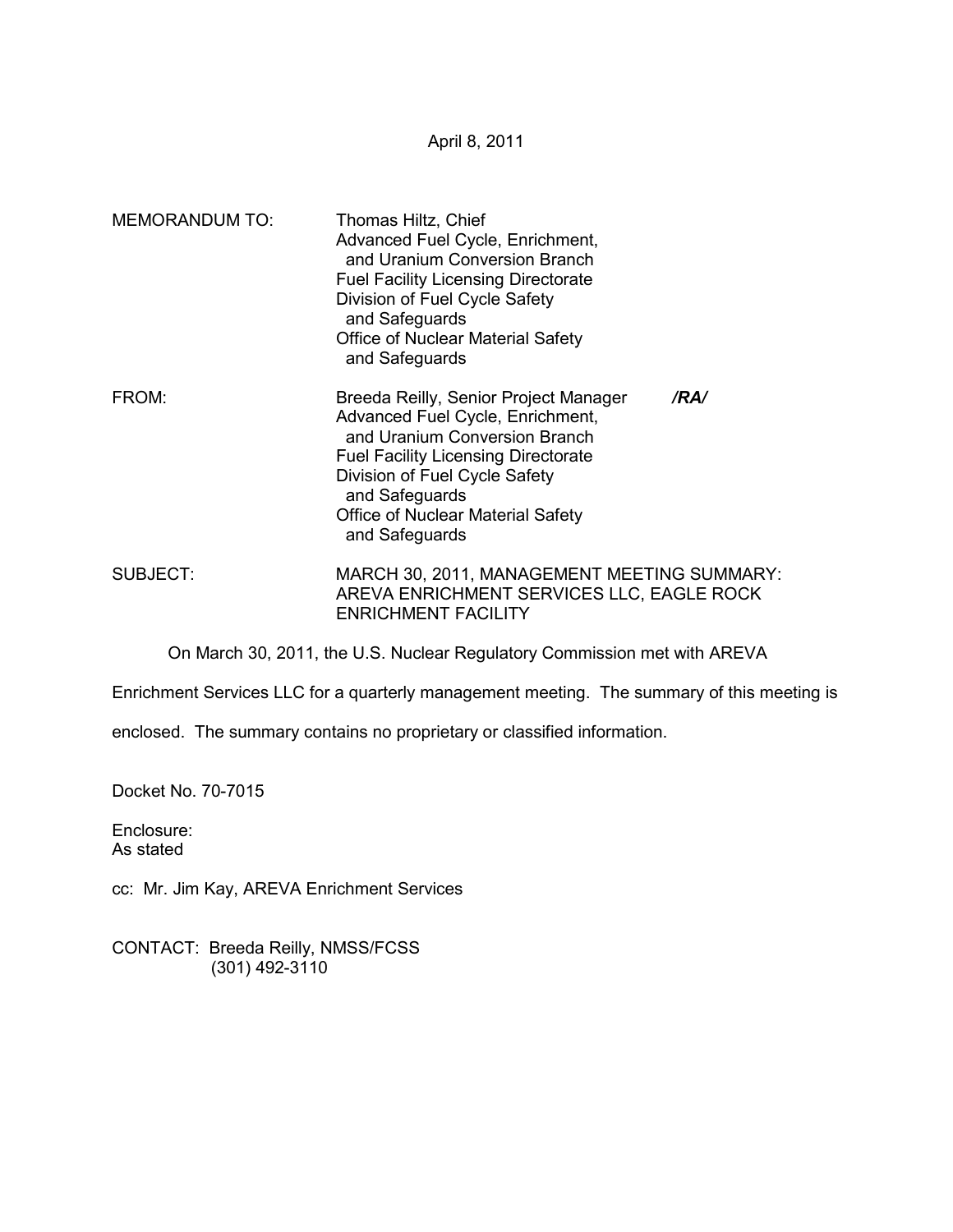| MEMORANDUM TO: | Thomas Hiltz, Chief<br>Advanced Fuel Cycle, Enrichment,<br>and Uranium Conversion Branch<br><b>Fuel Facility Licensing Directorate</b><br>Division of Fuel Cycle Safety<br>and Safeguards<br><b>Office of Nuclear Material Safety</b><br>and Safeguards            |      |
|----------------|--------------------------------------------------------------------------------------------------------------------------------------------------------------------------------------------------------------------------------------------------------------------|------|
| FROM:          | Breeda Reilly, Senior Project Manager<br>Advanced Fuel Cycle, Enrichment,<br>and Uranium Conversion Branch<br><b>Fuel Facility Licensing Directorate</b><br>Division of Fuel Cycle Safety<br>and Safeguards<br>Office of Nuclear Material Safety<br>and Safeguards | /RA/ |
| SUBJECT:       | MARCH 30, 2011, MANAGEMENT MEETING SUMMARY:<br>AREVA ENRICHMENT SERVICES LLC, EAGLE ROCK ENRICHMENT<br><b>FACILITY</b>                                                                                                                                             |      |

On March 30, 2011, the U.S. Nuclear Regulatory Commission met with AREVA Enrichment

Services LLC for a quarterly management meeting. The summary of this meeting is enclosed. The

summary contains no proprietary or classified information.

Docket No. 70-7015

Enclosure: As stated

cc: Mr. Jim Kay, AREVA Enrichment Services

CONTACT: Breeda Reilly, NMSS/FCSS (301) 492-3110

#### **DISTRIBUTION:**

| CHaney/NMSS      | DDorman/NMSS   | JKinneman/FCSS         | MBailey/FCSS |
|------------------|----------------|------------------------|--------------|
| I Gody/RII       | LCamper/FSMED  | Persinko/FSME          | JWeil/OCA    |
| RTrojanowski/RII | DMcIntyre/OPA  | DSeymour/RII           | DEdwards/RII |
| DDiaz-Toro/FSME  | RVirgilio/FSME | <b>BStapleton/NSIR</b> | SLemont/FSME |

## **ML110900616**

| <b>OFFICE:</b> | <b>AFCB</b>    | <b>FMB</b> | <b>OGC</b>         | <b>AFCB</b>   |
|----------------|----------------|------------|--------------------|---------------|
| NAME:          | <b>BReilly</b> | LAllen     | MLemoncelli        | <b>THiltz</b> |
| DATE:          | 4/4/11         | 4/5/11     | /11<br>$\Lambda$ / | 4/8/11        |

### **OFFICIAL RECORD COPY**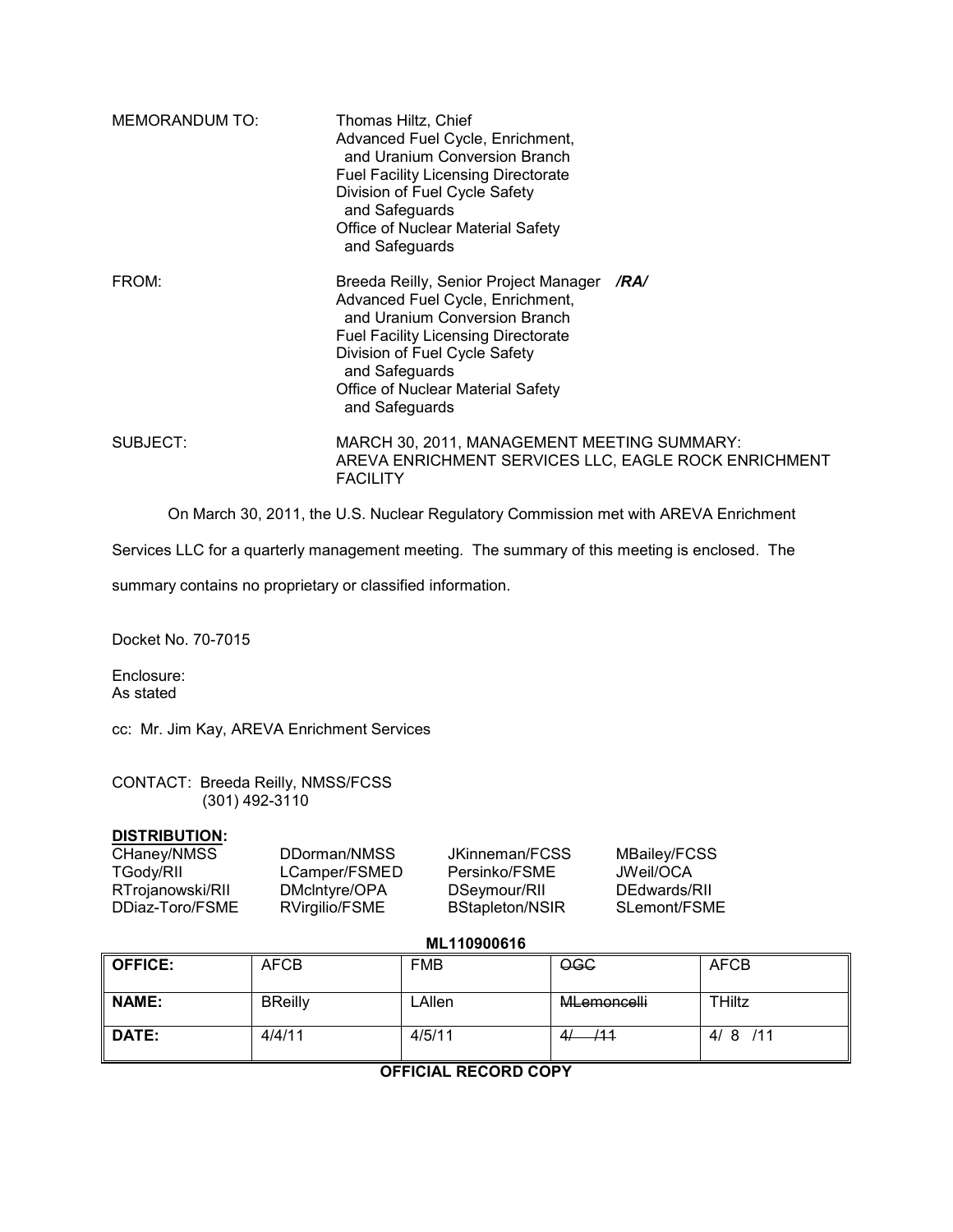# **Summary of AREVA Enrichment Services LLC Eagle Rock Enrichment Facility Management Meeting**

- DATE: March 30, 2011
- PLACE: U.S. Nuclear Regulatory Commission (NRC) Rockville, MD
- ATTENDEES: See Attachment 1

## PURPOSE:

The purpose of this meeting was to discuss management issues and project status related to the AREVA Enrichment Services LLC's (AES) license application for the Eagle Rock Enrichment Facility (EREF). The previous management meeting was held in May 2010. The meeting agenda is in Attachment 2.

## DISCUSSION:

AES provided an update on the project status for the EREF. A copy of the AES handout is attached (Attachment 3).

## Attachments:

- 1. Meeting Attendees
- 2. March 30, 2011, Meeting Agenda
- 3. Q1 2011 Status Update, Eagle Rock Enrichment Facility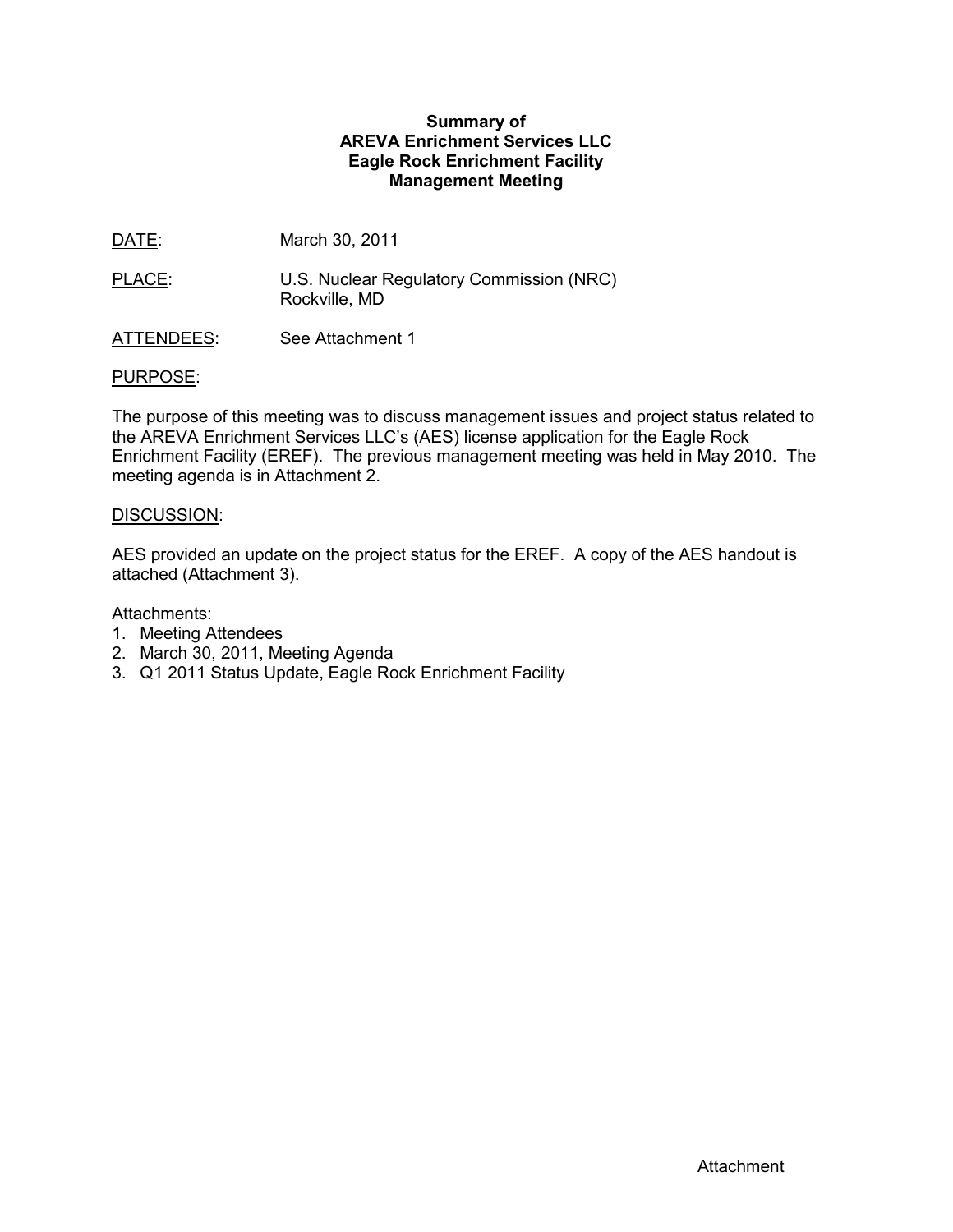| FUCLEAR REGULATION         | UNITED STATES NUCLEAR REGULATORY<br><b>COMMISSION HEADQUARTERS</b><br><b>MEETING ATTENDEES</b><br><b>AREVA Enrichment Services Management Meeting</b><br><b>Eagle Rock Enrichment Facility</b><br>March 30, 2011<br>Rockville, MD |
|----------------------------|-----------------------------------------------------------------------------------------------------------------------------------------------------------------------------------------------------------------------------------|
| <b>Name</b>                | Organization                                                                                                                                                                                                                      |
| George Harper              | <b>AREVA Enrichment Services (AES)</b>                                                                                                                                                                                            |
| Mike DiMercurio            | <b>AES</b>                                                                                                                                                                                                                        |
| <b>Barry Tilden</b>        | <b>AES</b>                                                                                                                                                                                                                        |
| Larry Camper               | Nuclear Regulatory Commission (NRC)/Office of<br><b>Federal and State Materials and Environmental</b><br>Management Programs (FSME)                                                                                               |
| Drew Persinko              | <b>NRC/FSME</b>                                                                                                                                                                                                                   |
| Diana Diaz Toro            | <b>NRC/FSME</b>                                                                                                                                                                                                                   |
| John Kinneman              | NRC/Office of Nuclear Material Safety and Safeguards<br>(NMSS)                                                                                                                                                                    |
| Cathy Haney                | <b>NRC/NMSS</b>                                                                                                                                                                                                                   |
| <b>Tom Hiltz</b>           | <b>NRC/NMSS</b>                                                                                                                                                                                                                   |
| Jim Kay                    | <b>AES</b>                                                                                                                                                                                                                        |
| <b>Breeda Reilly</b>       | <b>NRC/NMSS</b>                                                                                                                                                                                                                   |
| Mauri Lemoncelli           | NRC/Office of the General Counsel (OGC)                                                                                                                                                                                           |
| Steve Lemont (by phone)    | NRC/FSME                                                                                                                                                                                                                          |
| Deborah Seymour (by phone) | NRC/Region II                                                                                                                                                                                                                     |
| Jim Moorman (by phone)     | NRC/Region II                                                                                                                                                                                                                     |
| Denise Edwards (by phone)  | NRC/Region II                                                                                                                                                                                                                     |
| Rosemary Reeves (by phone) | NRC/NMSS                                                                                                                                                                                                                          |